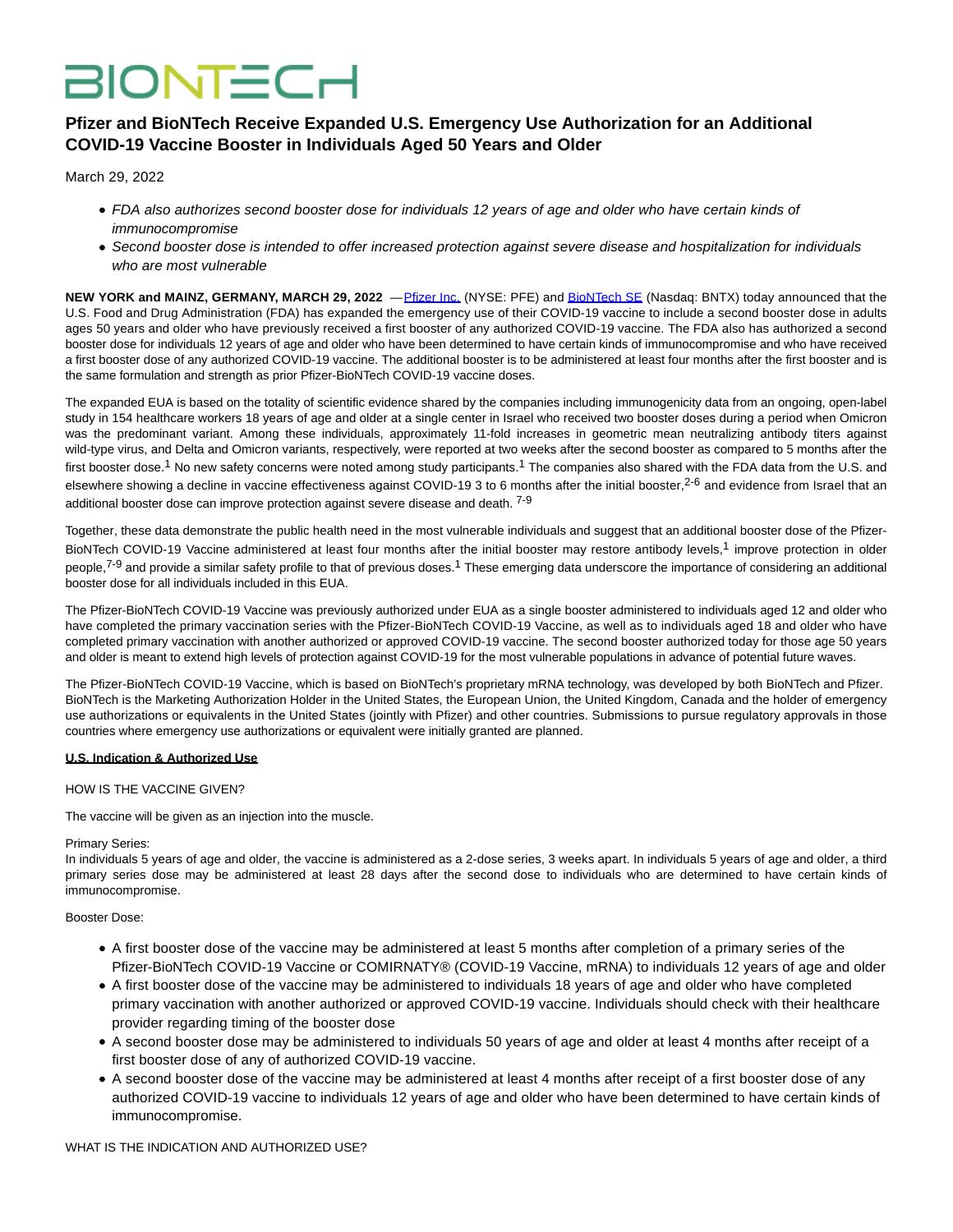The FDA-approved COMIRNATY® (COVID-19 Vaccine, mRNA) and the EUA-authorized Pfizer-BioNTech COVID-19 Vaccine have the same formulation and can be used interchangeably. Although they may be manufactured in different facilities, the products offer the same safety and effectiveness.

The Pfizer-BioNTech COVID-19 Vaccine has received EUA from FDA to provide:

- a 2-dose primary series to individuals 5 years of age and older
- a third primary series dose to individuals 5 years of age and older who have been determined to have certain kinds of immunocompromise
- a single booster dose to individuals 12 years of age and older who have completed a primary series with Pfizer-BioNTech COVID-19 Vaccine or COMIRNATY® (COVID-19 Vaccine, mRNA)
- a single booster dose to individuals 18 years of age and older who have completed primary vaccination with another authorized or approved COVID-19 vaccine. The booster schedule is based on the labeling information of the vaccine used for the primary series
- a second booster dose may be administered to individuals 50 years of age and older who have received a first booster dose of any authorized COVID-19 vaccine; and
- a second booster dose to individuals 12 years of age and older who have been determined to have certain kinds of immunocompromise and who have received a first booster dose of any authorized COVID-19 vaccine.

COMIRNATY® (COVID-19 Vaccine, mRNA) is an FDA-approved COVID-19 vaccine made by Pfizer for BioNTech.

- It is approved as a 2-dose series for prevention of COVID-19 in individuals 16 years of age and older
- It is also authorized under EUA to provide:
	- a 2-dose primary series to individuals 12 through 15 years of age
	- a third primary series dose to individuals 12 years of age and older who have been determined to have certain kinds of immunocompromise
	- a single booster dose to individuals 12 years of age and older who have completed a primary series with Pfizer-BioNTech COVID-19 Vaccine or COMIRNATY® (COVID-19 Vaccine, mRNA)
	- a single booster dose to individuals 18 years of age and older who have completed primary vaccination with another authorized or approved COVID-19 vaccine. The booster schedule is based on the labeling information of the vaccine used for the primary series
	- a second booster dose may be administered to individuals 50 years of age and older who have received a first booster dose of any authorized COVID-19 vaccine; and
	- a second booster dose to individuals 12 years of age and older who have been determined to have certain kinds of immunocompromise and who have received a first booster dose of any authorized COVID-19 vaccine.

#### **EUA Statement**

Emergency uses of the vaccine have not been approved or licensed by FDA, but have been authorized by FDA, under an Emergency Use Authorization (EUA) to prevent Coronavirus Disease 2019 (COVID-19) in individuals 5 years of age and older. The emergency uses are only authorized for the duration of the declaration that circumstances exist justifying the authorization of emergency use of the medical product under Section 564(b)(1) of the FD&C Act unless the declaration is terminated, or authorization revoked sooner. Please see EUA Fact Sheet at [www.cvdvaccine-us.com.](https://www.globenewswire.com/Tracker?data=puzbemEp4M001ErFORIfShi-u6qAQusUV3rgFXeMDns9en71c0magsLvClpLThtbmiay0k20V8TpnfFa7RpDJYlwP1OvVkSUofc3eeG_aqc=)

#### **IMPORTANT SAFETY INFORMATION**

Individuals should **not** get the vaccine if they:

- had a severe allergic reaction after a previous dose of this vaccine
- had a severe allergic reaction to any ingredient of this vaccine

Individuals should tell the vaccination provider about all of their medical conditions, including if they:

- have any allergies
- have had myocarditis (inflammation of the heart muscle) or pericarditis (inflammation of the lining outside the heart)
- have a fever
- have a bleeding disorder or are on a blood thinner
- are immunocompromised or are on a medicine that affects the immune system
- are pregnant, plan to become pregnant, or are breastfeeding
- have received another COVID-19 vaccine
- Have ever fainted in association with an injection

The vaccine may not protect everyone.

Side effects reported with the vaccine include:

• There is a remote chance that the vaccine could cause a severe allergic reaction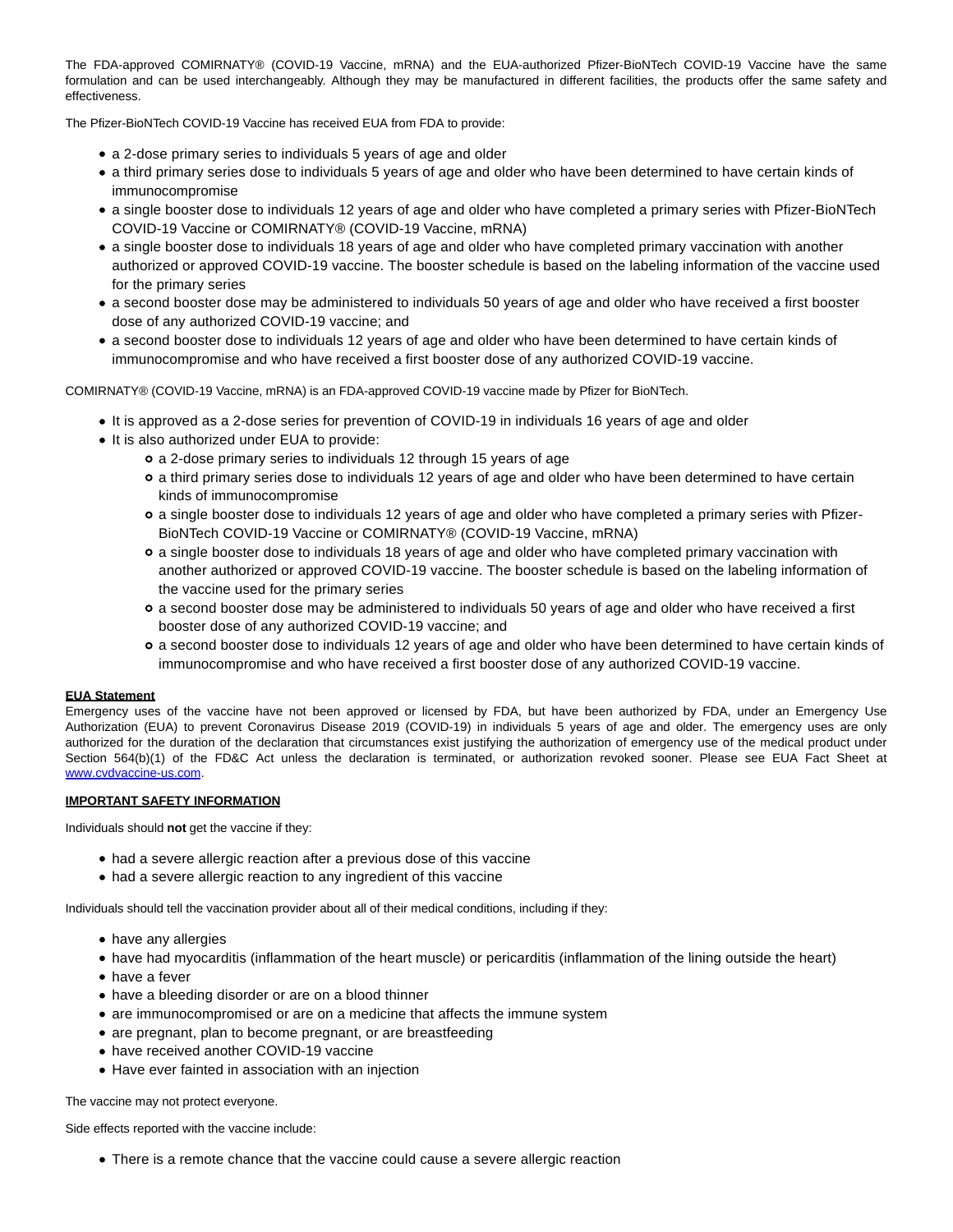- A severe allergic reaction would usually occur within a few minutes to 1 hour after getting a dose of the vaccine. For this reason, vaccination providers may ask individuals to stay at the place where they received the vaccine for monitoring after vaccination
- o Signs of a severe allergic reaction can include difficulty breathing, swelling of the face and throat, a fast heartbeat, a bad rash all over the body, dizziness, and weakness
- If an individual experiences a severe allergic reaction, they should call 9-1-1 or go to the nearest hospital
- Myocarditis (inflammation of the heart muscle) and pericarditis (inflammation of the lining outside the heart) have occurred in some people who have received the vaccine, more commonly in males under 40 years of age than among females and older males. In most of these people, symptoms began within a few days following receipt of the second dose of the vaccine. The chance of having this occur is very low. Individuals should seek medical attention right away if they have any of the following symptoms after receiving the vaccine:
	- o chest pain
	- o shortness of breath
	- o feelings of having a fast-beating, fluttering, or pounding heart
- Additional side effects that have been reported with the vaccine include:
	- severe allergic reactions; non-severe allergic reactions such as rash, itching, hives, or swelling of the face; myocarditis (inflammation of the heart muscle); pericarditis (inflammation of the lining outside the heart); injection site pain; tiredness; headache; muscle pain; chills; joint pain; fever; injection site swelling; injection site redness; nausea; feeling unwell; swollen lymph nodes (lymphadenopathy); decreased appetite; diarrhea; vomiting; arm pain; fainting in association with injection of the vaccine
- These may not be all the possible side effects of the vaccine. Serious and unexpected side effects may occur. The possible side effects of the vaccine are still being studied in clinical trials. Call the vaccination provider or healthcare provider about bothersome side effects or side effects that do not go away

Data on administration of this vaccine at the same time as other vaccines have not yet been submitted to FDA. Individuals considering receiving this vaccine with other vaccines should discuss their options with their healthcare provider.

Patients should always ask their healthcare providers for medical advice about adverse events. Individuals are encouraged to report negative side effects of vaccines to the US Food and Drug Administration (FDA) and the Centers for Disease Control and Prevention (CDC). Visit [https://www.vaers.hhs.gov o](https://www.globenewswire.com/Tracker?data=CThGNYuDocVGGFt0WNKeQBciyN5bNk8p5BGSJKyDrD2hSDlngGUO8FuINaHZgCY4M7oV6iiJpshU61oHiER-cGIfiut44FFmAiTs4-3uc5k=)r call 1-800- 822-7967. In addition, side effects can be reported to Pfizer Inc. at [www.pfizersafetyreporting.com o](https://www.globenewswire.com/Tracker?data=puzbemEp4M001ErFORIfSiGd7NCb9EdhEHxEyNW2jMzUvAD_BdofR869no9SqF_QelL3zvu_ID6WdCjawN5IMtSaeKIVBTg5Q1IgtcoQTjtKFD8elTA8E9roqbNHAH6h)r by calling 1-800-438-1985.

Click for

Fact Sheets and Prescribing Information for individuals 12 years of age and older [Full Prescribing Information \(16 years of age and older\) DILUTE BEFORE USE, purple cap](https://www.globenewswire.com/Tracker?data=mxL2fmYqMrJkOhFYDmE0sEiXPL6rQ6d369SPr9TgChzCOcj7qi7jJNfJY_qTlbWzYQ680_0WAwyMUvrepexJJNGUJwy2yX_lJARjOoZ4iQWaEDyJObJAqeNJX74S13sFSry3TcJqd1AbbzEB4FXqyGWmN37sRfCw98t-GwQ3XdJMgTCbu40EVEO3hieRxe_nggyCZomHA_3biP8_MhmhjRsRFXTROtdcm3SwpjsKh9Y=) [Full Prescribing Information \(16 years of age and older\) DO NOT DILUTE, gray cap](https://www.globenewswire.com/Tracker?data=mxL2fmYqMrJkOhFYDmE0sEiXPL6rQ6d369SPr9TgChzCOcj7qi7jJNfJY_qTlbWzYQ680_0WAwyMUvrepexJJD848PO4VbDt9BMj8bvc9KrtWfczSOn0BJCE6e_pO1FHa0--vbeOzAo2dNj8pzjwJNkq3rYTBUge_65PpTDG-sjtBpGb9Y2cZ78gKOL2fX6Exe-cPmU7r_yBOu3O2wJLGD15Uy_QXGaNFKF9nUFTQmU=) [EUA Fact Sheet for Vaccination Providers \(12 years of age and older\), Purple Cap](https://www.globenewswire.com/Tracker?data=_cTNma036Ob1vcs1c4M8z_43-NlnvAcR_H36mi1EmbtF3W4hHDLnaZ5-GLJN_X2bkSRQuYnUCj-mi7_XRNk4r1J9u2qNiBg4n3NLBqnjIYAtO_1_h8f_8lIxJAihl5NJo-mSg-474hePpXWBDfJlsaMnr_D-mD_C9hHk688Nfj7TqXjKtdsmWTTlWdrq-rdveh1PmfyzIbmTzsTbDVIwxHgLV9yVTzYfFnQltaYZvn0=) [EUA Fact Sheet for Vaccination Providers \(12 years of age and older\), Gray Cap](https://www.globenewswire.com/Tracker?data=_cTNma036Ob1vcs1c4M8z_43-NlnvAcR_H36mi1EmbtF3W4hHDLnaZ5-GLJN_X2bkSRQuYnUCj-mi7_XRNk4r1J9u2qNiBg4n3NLBqnjIYDVJBUowErOq5KnpNLTsby0nKdHrcvqdM5zdzgj68h7ApI38VJnWEe8iH87UvC7z0U8A0LQSUy0PvUr6oAmF-pvgVikU4rn-wAH1hX-6Waxu6f48KZ3orFqPIH4QzMZhcM=) [Recipients and Caregivers Fact Sheet \(12 years of age and older\)](https://www.globenewswire.com/Tracker?data=Gmm8bGreiJLyQXSFAZH9J2NB2JaoXFSoUNHZYOsbORWsxTmAoiabK8U1jdqwiHFM1a8VpzHrzKr-6K_63qW5IGBdyVGmk6qCRo6WtekMu1VCLlafTmNLSwHFpcbcc3HY81x6RR9U_rU4n6EgmVU_zLBkkfqVNCXVeaqHZWKThJkTHZzeJKCPCfowL2Dpre3dpRAmNtrLmZkRV4owRhWzZg==) Fact Sheets for individuals 5 through 11 years of age [EUA Fact Sheet for Vaccination Providers \(5 through 11 years of age\), Orange Cap](https://www.globenewswire.com/Tracker?data=_cTNma036Ob1vcs1c4M8z_43-NlnvAcR_H36mi1EmbtF3W4hHDLnaZ5-GLJN_X2bLH1A7Lh7pF5yzNfmOUnBJJcqpYMmo98wbYaCUj6KTgHDDXP6W1bmJOwgTF1baKyaV6GFKgL-VFsk4aqZ247bcdJJ8nxh-GG5Gn_R_hChbpXM8qYXZAqX27IkAQeREMD222bZtL6ITB1vbmx-aB4WTrRKIxqAXnKhvqAPIiw8gWY=) [Recipients and Caregivers Fact Sheet \(5 through 11 years of age\)](https://www.globenewswire.com/Tracker?data=Gmm8bGreiJLyQXSFAZH9J2NB2JaoXFSoUNHZYOsbORWsxTmAoiabK8U1jdqwiHFM8qphgHfeAtv47HCuIq1JDR2stGWj2nM7ZIi-dQPfKO0jQNiLlNUWWitizp-UgMMbJZIxX6nYYVp2AKO3FvD_NRwyOzHyEo41QPCJqhEUxg8RNGYA8ZLu2QQHLgp5H92UEmmuT-AXdsiHdPwE6VaJ0w==)

# **About Pfizer: Breakthroughs That Change Patients' Lives**

At Pfizer, we apply science and our global resources to bring therapies to people that extend and significantly improve their lives. We strive to set the standard for quality, safety and value in the discovery, development and manufacture of health care products, including innovative medicines and vaccines. Every day, Pfizer colleagues work across developed and emerging markets to advance wellness, prevention, treatments and cures that challenge the most feared diseases of our time. Consistent with our responsibility as one of the world's premier innovative biopharmaceutical companies, we collaborate with health care providers, governments and local communities to support and expand access to reliable, affordable health care around the world. For more than 170 years, we have worked to make a difference for all who rely on us. We routinely post information that may be important to investors on our website at [www.Pfizer.com.](https://www.globenewswire.com/Tracker?data=puzbemEp4M001ErFORIfSqERlPmxbgdst7iBXleoCqxtoWWseklFXp4Ue3oe-6EKKI1mIo1x0wAkAP_wfu1HsA==) In addition, to learn more, please visit us on [www.Pfizer.com](https://www.globenewswire.com/Tracker?data=puzbemEp4M001ErFORIfSmGG9BXjmDa9rDj41HQjyMSZr00nHzWGCJBgTO_oprcnWbGTQljRGl02o_gxFldqgw==) and follow us on Twitter at [@Pfizer a](https://www.globenewswire.com/Tracker?data=QXLjBgZjneTLsk3FomoAL5uNctUOtgGZMKngKGPRUcIH6APqTHopgs4Gysg9RXeGJ1km0SBZyTIGM2Lm3bmVOQ==)nd [@Pfizer News,](https://www.globenewswire.com/Tracker?data=QXLjBgZjneTLsk3FomoAL7ep-IssP31v6e8tGfjwk_POrxICJzfiaAIFyVn_v0b7P2FVP2sOK_mLmodhTP3iz-EvMrJsVhHaPAyBOje0-Zw=) [LinkedIn,](https://www.globenewswire.com/Tracker?data=HyNOA3aAfLJH7XHPq_b9Gv79TWVROufliNyHcExVkgjR5sjJvpVQOSS6usCf_Xz8xk9QEI3XWPhx-uKMXwvMooSqR2vGtoJ7h3NOQ-GER2c=) [YouTube a](https://www.globenewswire.com/Tracker?data=MaFnHyOntu3mMFtoXYuNTnxZay3F5clGN-uWbCMLJXtnTjgetw7Ohh_5JZxcirkUoBvVE7hZzFlo4HmcBwluxQ==)nd like us on Facebook at [Facebook.com/Pfizer.](https://www.globenewswire.com/Tracker?data=LdEd2_SUOrvIQvqZtCBPktZrJv6PX1mltAvVuqnBfa1YQGdDBkNsQgBlYttuWzu5MI5eKnnx8lJQ0jfmXHYR991StE_pNWdGilFsyx1E4E8=)

#### **Pfizer Disclosure Notice**

The information contained in this release is as of March 29, 2022. Pfizer assumes no obligation to update forward-looking statements contained in this release as the result of new information or future events or developments.

This release contains forward-looking information about Pfizer's efforts to combat COVID-19, the collaboration between BioNTech and Pfizer to develop a COVID-19 vaccine, the BNT162b2 mRNA vaccine program, and the Pfizer-BioNTech COVID-19 Vaccine, also known as COMIRNATY (COVID-19 Vaccine, mRNA) (BNT162b2) (including emergency use authorization in the U.S. of a second booster dose in adults ages 50 and older who have previously received a booster of any authorized COVID-19 vaccine and a second booster dose for individuals 12 years of age and older who have been determined to have certain kinds of immunocompromise and who have received a first booster dose of any authorized COVID-19 vaccine, qualitative assessments of available data, potential benefits, expectations for clinical trials, potential regulatory submissions, the anticipated timing of data readouts, regulatory submissions, regulatory approvals or authorizations and anticipated manufacturing, distribution and supply) involving substantial risks and uncertainties that could cause actual results to differ materially from those expressed or implied by such statements. Risks and uncertainties include, among other things, the uncertainties inherent in research and development, including the ability to meet anticipated clinical endpoints, commencement and/or completion dates for clinical trials, regulatory submission dates, regulatory approval dates and/or launch dates, as well as risks associated with preclinical and clinical data (including Phase 1/2/3 or Phase 4 data) for BNT162b2 or any other vaccine candidate in the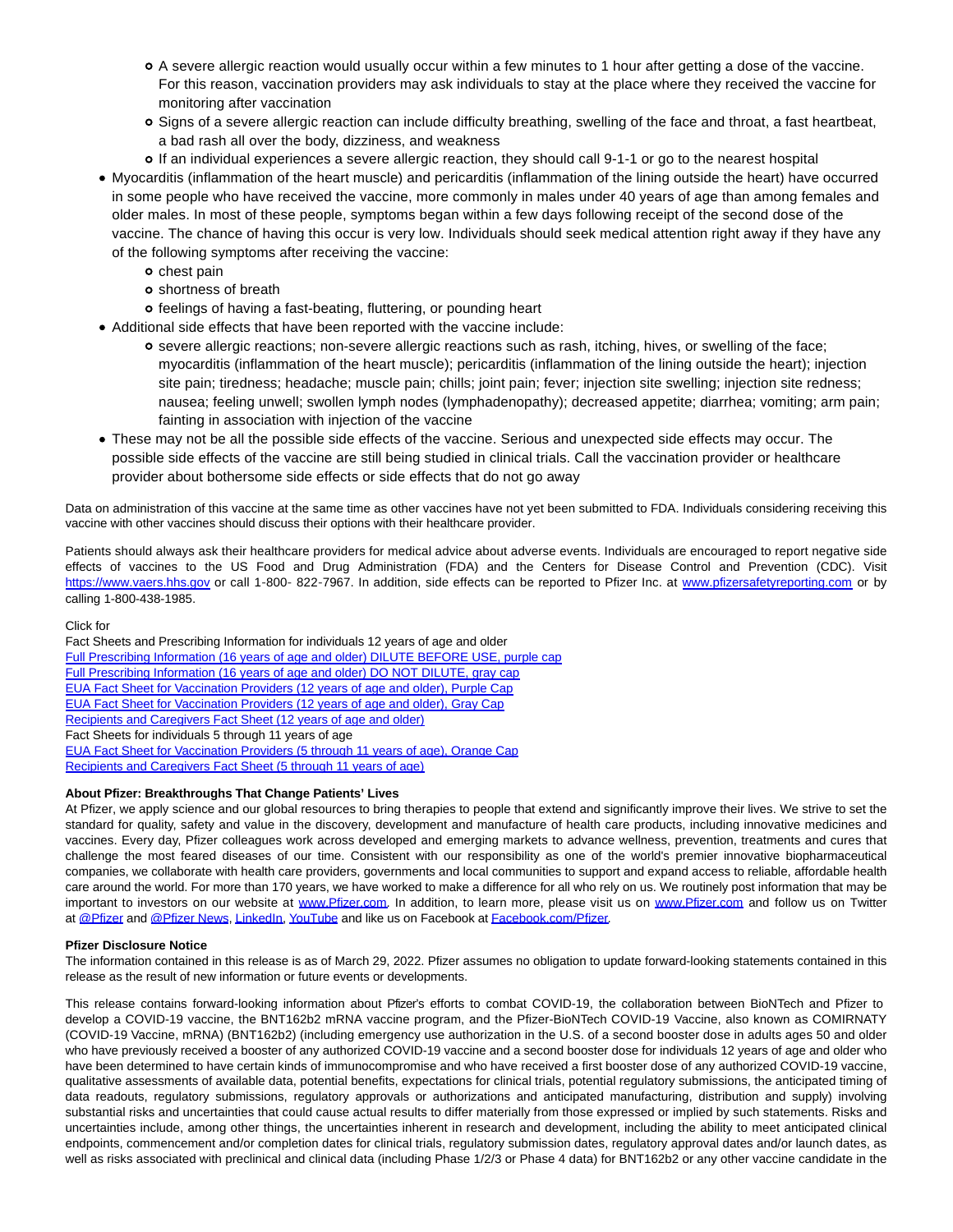BNT162 program in any of our studies in pediatrics, adolescents or adults or real world evidence, including the possibility of unfavorable new preclinical, clinical or safety data and further analyses of existing preclinical, clinical or safety data; the ability to produce comparable clinical or other results, including the rate of vaccine effectiveness and safety and tolerability profile observed to date, in additional analyses of the Phase 3 trial and additional studies, in real world data studies or in larger, more diverse populations following commercialization; the ability of BNT162b2 or any future vaccine to prevent COVID-19 caused by emerging virus variants; the risk that more widespread use of the vaccine will lead to new information about efficacy, safety, or other developments, including the risk of additional adverse reactions, some of which may be serious; the risk that preclinical and clinical trial data are subject to differing interpretations and assessments, including during the peer review/publication process, in the scientific community generally, and by regulatory authorities; whether and when additional data from the BNT162 mRNA vaccine program will be published in scientific journal publications and, if so, when and with what modifications and interpretations; whether regulatory authorities will be satisfied with the design of and results from these and any future preclinical and clinical studies; whether and when submissions to request emergency use or conditional marketing authorizations for BNT162b2 in additional populations, for a potential booster dose for BNT162b2 or any potential future vaccines (including potential future annual boosters or re-vaccinations) and/or other biologics license and/or emergency use authorization applications or amendments to any such applications may be filed in particular jurisdictions for BNT162b2 or any other potential vaccines that may arise from the BNT162 program, including a potential variant based, higher dose, or bivalent vaccine, and if obtained, whether or when such emergency use authorizations or licenses will expire or terminate; whether and when any applications that may be pending or filed for BNT162b2 (including any requested amendments to the emergency use or conditional marketing authorizations) or other vaccines that may result from the BNT162 program may be approved by particular regulatory authorities, which will depend on myriad factors, including making a determination as to whether the vaccine's benefits outweigh its known risks and determination of the vaccine's efficacy and, if approved, whether it will be commercially successful; decisions by regulatory authorities impacting labeling or marketing, manufacturing processes, safety and/or other matters that could affect the availability or commercial potential of a vaccine, including development of products or therapies by other companies; disruptions in the relationships between us and our collaboration partners, clinical trial sites or third-party suppliers; the risk that demand for any products may be reduced or no longer exist; risks related to the availability of raw materials to manufacture a vaccine; challenges related to our vaccine's formulation, dosing schedule and attendant storage, distribution and administration requirements, including risks related to storage and handling after delivery by Pfizer; the risk that we may not be able to successfully develop other vaccine formulations, booster doses or potential future annual boosters or re-vaccinations or new variant based vaccines; the risk that we may not be able to maintain or scale up manufacturing capacity on a timely basis or maintain access to logistics or supply channels commensurate with global demand for our vaccine, which would negatively impact our ability to supply the estimated numbers of doses of our vaccine within the projected time periods as previously indicated; whether and when additional supply agreements will be reached; uncertainties regarding the ability to obtain recommendations from vaccine advisory or technical committees and other public health authorities and uncertainties regarding the commercial impact of any such recommendations; challenges related to public vaccine confidence or awareness; uncertainties regarding the impact of COVID-19 on Pfizer's business, operations and financial results; and competitive developments.

A further description of risks and uncertainties can be found in Pfizer's Annual Report on Form 10-K for the fiscal year ended December 31, 2021 and in its subsequent reports on Form 10-Q, including in the sections thereof captioned "Risk Factors" and "Forward-Looking Information and Factors That May Affect Future Results", as well as in its subsequent reports on Form 8-K, all of which are filed with the U.S. Securities and Exchange Commission and available at [www.sec.gov a](https://www.globenewswire.com/Tracker?data=puzbemEp4M001ErFORIfSqlEauXhgGYfA2aS4E2WUVPWPaL8EVmHZOTsHbQM0DJJ9BZGkS5Uh8ETvD_OBCZkfw==)nd [www.pfizer.com.](https://www.globenewswire.com/Tracker?data=puzbemEp4M001ErFORIfSsfPKYifqNXQ8Hp6ORgOhSjkDzZUCM-D8TNWiSlalsboxOC5P-bRfcHFzHlZ1lS3Zw==)

#### **About BioNTech**

Biopharmaceutical New Technologies is a next generation immunotherapy company pioneering novel therapies for cancer and other serious diseases. The Company exploits a wide array of computational discovery and therapeutic drug platforms for the rapid development of novel biopharmaceuticals. Its broad portfolio of oncology product candidates includes individualized and off-the-shelf mRNA-based therapies, innovative chimeric antigen receptor T cells, bi-specific checkpoint immuno-modulators, targeted cancer antibodies and small molecules. Based on its deep expertise in mRNA vaccine development and in-house manufacturing capabilities, BioNTech and its collaborators are developing multiple mRNA vaccine candidates for a range of infectious diseases alongside its diverse oncology pipeline. BioNTech has established a broad set of relationships with multiple global pharmaceutical collaborators, including Genmab, Sanofi, Bayer Animal Health, Genentech, a member of the Roche Group, Regeneron, Genevant, Fosun Pharma, and Pfizer. For more information, please visi[t www.BioNTech.de.](https://www.globenewswire.com/Tracker?data=puzbemEp4M001ErFORIfShufA7cugqhZbe7dGftnRRBv3Pg8L0aA3CcSruhkNZX-hmj7TRoU4bf-Ro18iwqubg==)

#### **BioNTech Forward-looking Statements**

This press release contains "forward-looking statements" of BioNTech within the meaning of the Private Securities Litigation Reform Act of 1995. These forward-looking statements may include, but may not be limited to, statements concerning: BioNTech's efforts to combat COVID-19; the collaboration between BioNTech and Pfizer including the program to develop a COVID-19 vaccine and COMIRNATY (COVID-19 vaccine, mRNA) (BNT162b2) (including emergency use authorization in the U.S. of a second booster dose in adults ages 50 and older who have previously received a booster of any authorized COVID-19 vaccine and a second booster dose for individuals 12 years of age and older who have been determined to have certain kinds of immunocompromise and who have received a first booster dose of any authorized COVID-19 vaccine, qualitative assessments of available data, potential benefits, expectations for clinical trials, the anticipated timing of regulatory submissions, regulatory approvals or authorizations and anticipated manufacturing, distribution and supply); our expectations regarding the potential characteristics of BNT162b2 in our clinical trials, real world data studies, and/or in commercial use based on data observations to date; the ability of BNT162b2 or a future vaccine to prevent COVID-19 caused by emerging virus variants; the expected time point for additional readouts on efficacy data of BNT162b2 in our clinical trials; the nature of the clinical data, which is subject to ongoing peer review, regulatory review and market interpretation; the timing for submission of data for BNT162, or any future vaccine, in additional populations, or receipt of, any marketing approval or emergency use authorization or equivalent, including or amendments or variations to such authorizations; the development of other vaccine formulations, booster doses or potential future annual boosters or re-vaccinations or new variant based vaccines; our contemplated shipping and storage plan, including our estimated product shelf life at various temperatures; the ability of BioNTech to supply the quantities of BNT162 to support clinical development and market demand, including our production estimates for 2022; challenges related to public vaccine confidence or awareness; decisions by regulatory authorities impacting labeling or marketing, manufacturing processes, safety and/or other matters that could affect the availability or commercial potential of a vaccine, including development of products or therapies by other companies; disruptions in the relationships between us and our collaboration partners, clinical trial sites or third-party suppliers; the risk that demand for any products may be reduced or no longer exist; the availability of raw material to manufacture BNT162 or other vaccine formulation; challenges related to our vaccine's formulation, dosing schedule and attendant storage, distribution and administration requirements, including risks related to storage and handling after delivery; and uncertainties regarding the impact of COVID-19 on BioNTech's trials, business and general operations. Any forward-looking statements in this press release are based on BioNTech current expectations and beliefs of future events and are subject to a number of risks and uncertainties that could cause actual results to differ materially and adversely from those set forth in or implied by such forward-looking statements. These risks and uncertainties include, but are not limited to: the ability to meet the pre-defined endpoints in clinical trials; competition to create a vaccine for COVID-19; the ability to produce comparable clinical or other results,